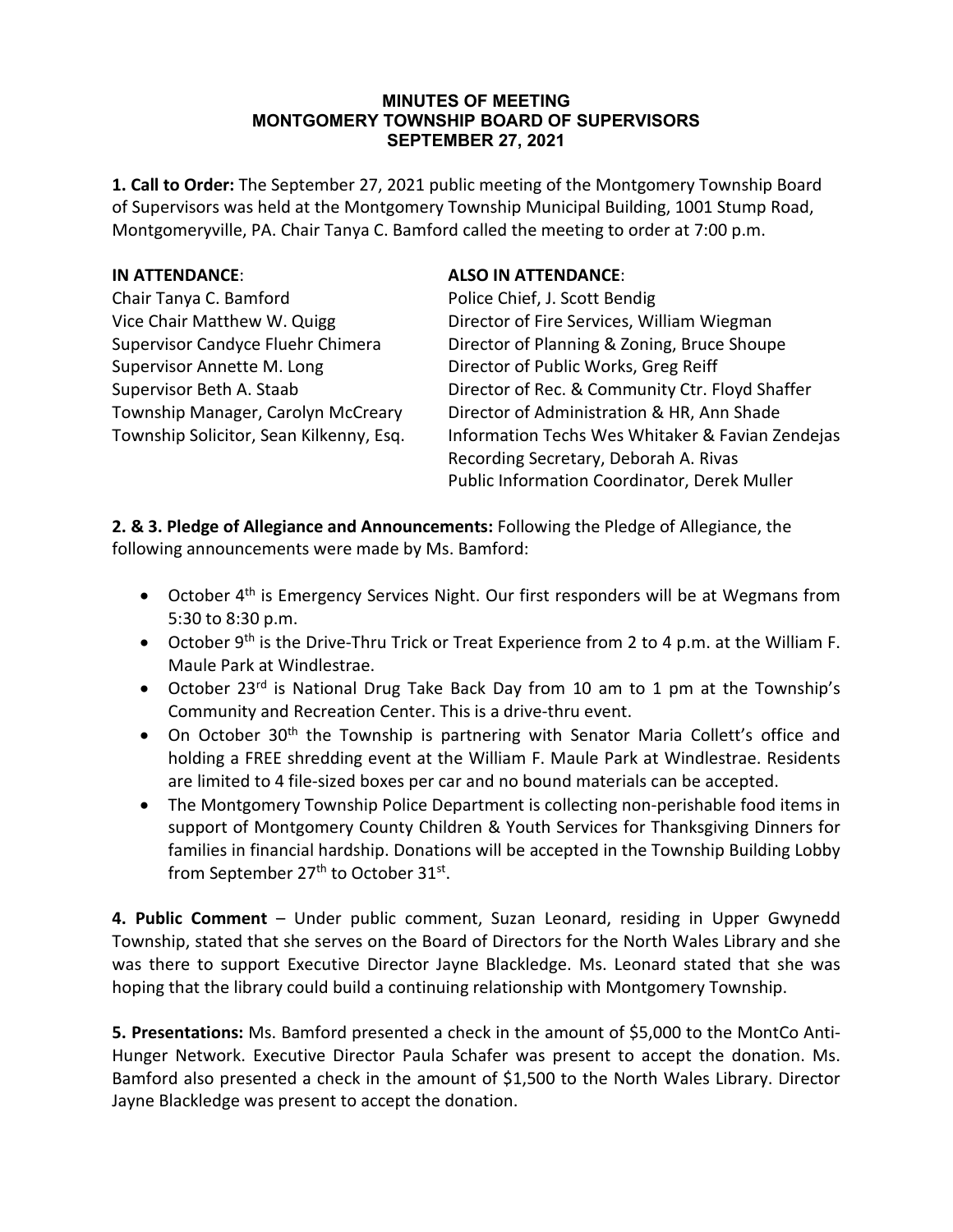## **6. Consent Agenda:**

**MOTION: Upon motion by Ms. Chimera, seconded by Mr. Quigg and unanimously carried, the minutes of the September 13, 2021 meeting and the Bills List dated September 27, 2021 were approved as presented.**

## **Planning & Zoning:**

**7. Board Positions for Zoning Hearing Board Applications:** Mr. Shoupe presented three applications to be considered by the Zoning Hearing Board at their October meeting. The first application is for 322 Regency Drive for the construction of a deck. The second application is for 111 David Lane for a variance to operate a personal / boxing training facility within the garage of the home. The third application is for 435 Doylestown Road for the use of outdoor dining on the property which is zoned R-5 Residential. The Board declined to intervene on the applications.

### **Public Safety:**

**8. Authorization to Prepare and Advertise Ordinance for Truck Restrictions in the Pine Crest Community:** Chief Bendig reported that earlier this year there was damage to property reported due to a tractor trailer attempting to make a right turn into the Pine Crest Development. The Police Department's Highway Safety Unit was asked to prepare a study to determine if truck restrictions in the Pine Crest community should be considered to avoid future damage. It was determined that a truck restriction is justified, especially with alternate state routes being available for commercial vehicles.

Under public comment, Mike Thompson of 508 Country Club Drive stated that he agreed with restricting truck traffic in the community. Mr. Thompson also asked the Township to consider restricting parking to one side only of County Club Drive as the road is narrow and it would be difficult for a fire truck to come down the road in an emergency as vehicles currently park on both sides of the road.

Also, under public comment, Anne Flink of 132 Country Club Drive, stated that she is the President of the HOA for Pine Crest and that there is a considerable amount of speeding and vehicles cutting through the Pine Crest community. She asked the Police to monitor the situation and enforce the speed limit. Ms. Flink was in support of restricting tractor trailer traffic in the community.

Ms. Staab stated that there was signage available that can be placed on your property asking people to slow down. She also said that residents can remind their guests and neighbors to mind the speed limit in the community. Chief Bendig offered to attend the annual Homeowner's Association meeting to speak with residents about these concerns.

# **MOTION: Upon motion by Ms. Bamford, seconded by Mr. Quigg and unanimously carried, the Board authorized Township staff and professionals to prepare and advertise**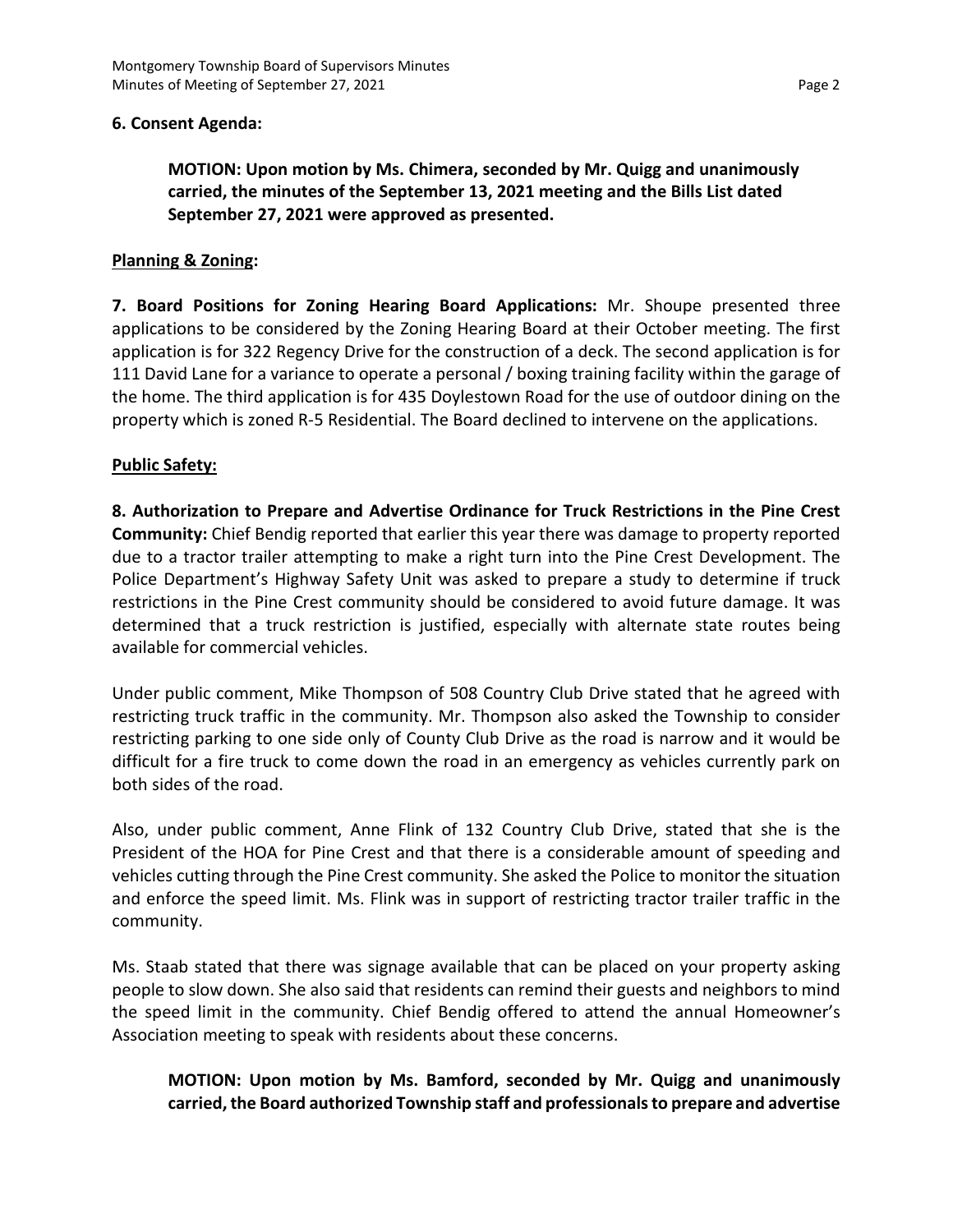# **the proposed ordinance, restricting truck traffic as described in the Gilmore & Associates correspondence to the Township dated September 8, 2021.**

**9. Security Camera Replacement Purchase for Police Department:** Chief Bendig reported that in July of 2021, the department's internal security camera system consisting of seventeen cameras suffered a catastrophic failure, resulting in video loss throughout the station. While the system has been restored, its current condition requires an expedited replacement, deviating from the scheduled 2022 replacement. A quote has been received from The Protection Bureau to provide the requested equipment and installation. A prerequisite of this project will require the installation of cabling throughout the Police Department facility. A quote has been received from Bridgecable.com Network Cabling to provide these services.

**MOTION: Upon motion by Ms. Bamford, seconded by Ms. Chimera and unanimously carried, the Board awarded the contract for cable installation services to Bridgecable.com Network Cabling to provide services at a total cost of \$7,442.30; Upon motion by Ms. Long, seconded by Mr. Quigg and unanimously carried, the Board awarded the contract for the purchase and installation of equipment to The Protection Bureau at a total cost of \$24,295.00.**

# **Public Works:**

**10. Purchase of Woods Batwing Mower:**

**MOTION: Upon motion by Ms. Bamford, seconded by Ms. Chimera and unanimously carried, the Board approved the purchase of one 2021 Woods 15' Batwing Mower from Cherry Valley Tractor, at a total cost of \$25,649.50, per their quote dated September 21, 2021.**

**11. Purchase of Brush Bandit Chipper:**

**MOTION: Upon motion by Ms. Long, seconded by Ms. Chimera and unanimously carried, the Board approved the purchase of 2021 Intimidator 19XPC (19" Drum Style) Brush Bandit Chipper from Modern Group, LTD, at a total cost of \$93,766.80 per their quote dated September 22, 2021.**

## **Administration & Finance:**

**12. Presentation of Proposed 2022 Capital Expenditures (All Departments):** Ms. McCreary reviewed details of the Capital Investment Plan (CIP), noting the proposed expenditures for 2022 is \$8 million. She stated while the number of projects is ambitious for one year, every Department Head was instructed to prioritize equipment and projects. She stated the other criteria for inclusion in the budget was a reliable cost estimate and the ability to complete the project or make the purchase in 2022. She pointed out that due to ongoing supply and labor shortages she was hoping to put things out to bid as early as possible. Included in the proposed budget is the following: